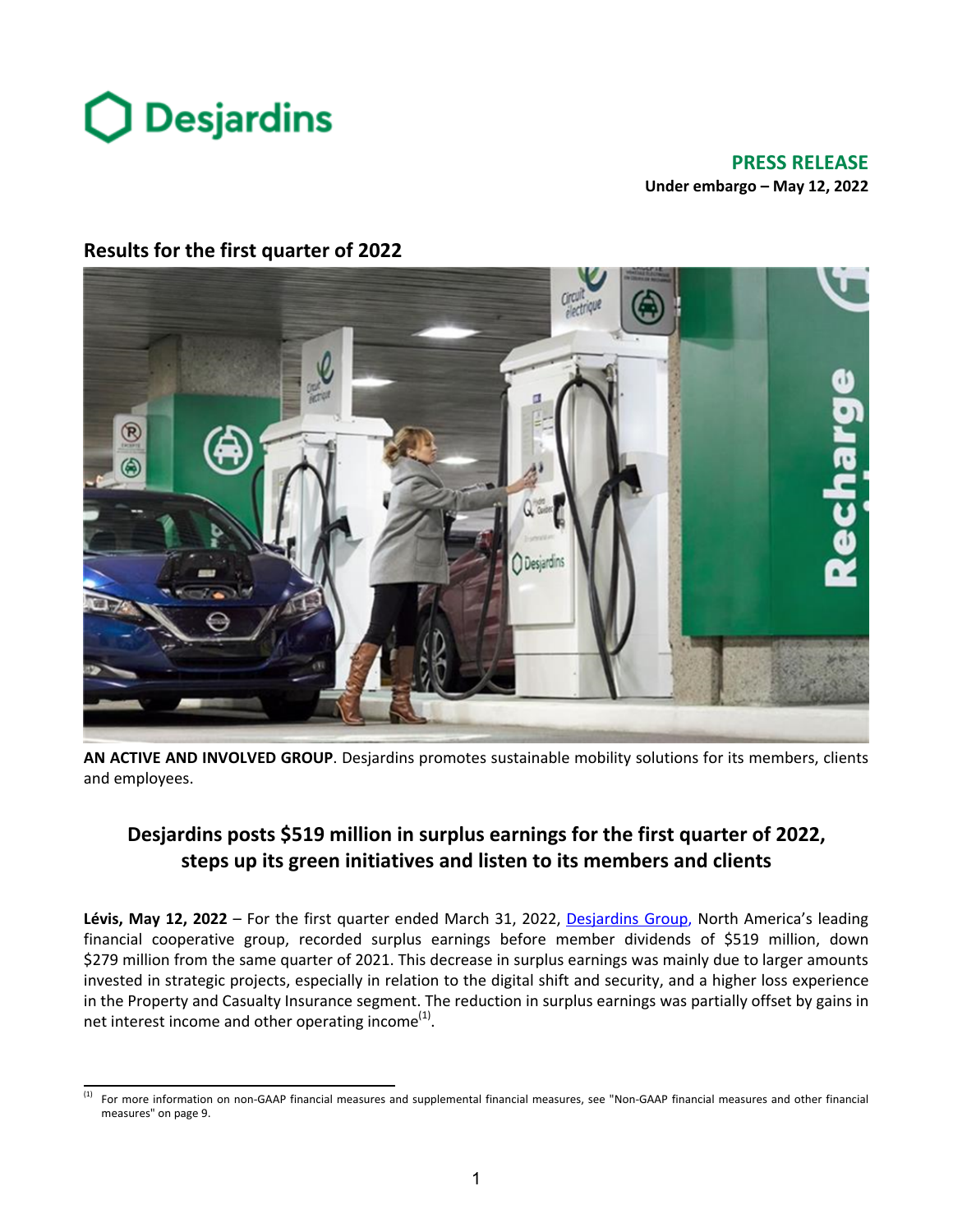For the first quarter of 2022, the provision for member dividends was \$102 million, up \$12 million or 13.3% from the same period in 2021. Sponsorships, donations and scholarships come to \$16 million, including \$6 million from caisse Community Development Funds. This amounted to a total of \$118 million returned to members and the community<sup>(1)</sup>, up \$16 million or 15.7% from the same period in 2021. In the first quarter of 2022, Desjardins also announced \$2 million in commitments related to the GoodSpark Fund which seeks in particular to provide social and economic support to the region.

"These results and Desjardins Group's financial strength allow us to invest more in real solutions for our members and clients, particularly in technology and sustainable development. In fact, MediaCorp has recognized Desjardins as one of Canada's Greenest Employers. And we continue to innovate by adding electric charging stations and bike repair stations in our caisse network and by implementing incentives to make it easier for our employees to use fuel-efficient cars" said Desjardins President and CEO Guy Cormier.

# Supporting a green economic and social recovery

Desjardins is contributing to regional development and the economy through the GoodSpark Fund, which has set aside \$250 million to stimulate social and economic activity in communities, and the Momentum Fund to support businesses.

Since the creation of the GoodSpark Fund, Desjardins has committed a total of \$149 million to 668 projects. Meanwhile, the Momentum Fund has also supported 1,192 businesses for a total near to \$8 million.

Desjardins is also working to speed up the transition to a low-carbon economy. Several sustainable mobility solutions for its members, clients and employees were proposed in the first quarter of 2022, including:

- An expanded network of electric charging stations:
	- $-$  As at December 31, 2021, 302 charging stations had been installed, including 279 that are available to the general public. The goal is to build a network of 500 electric charging stations by 2025 for members, clients and communities in Quebec and eastern Ontario.
- The installation of bike repair stations across Québec:
	- The goal for 2022 is to install 50 repair stations across the network. Caisses can install the stations on site or at a partner organization.
- Changes to the mileage reimbursement policy for fuel-efficient vehicles:
	- $-$  Bigger reimbursements are provided for employees who carpool, as well employees with electric or hybrid vehicles.
- More sustainable vehicle choices for Desjardins Group's fleet:
	- $-$  In the last year, all vehicles added to the Desjardins fleet were low-emission vehicles. Desjardins Insurance now has 474 vehicles across Canada, including 243 hybrid, plug-in hybrid and electric vehicles, representing 51% of the fleet.

# **Giving back to the community**

Desjardins has been more involved than ever in people's lives and continues to support initiatives on diversity, inclusion and cooperation. Here are some of the ways that Desjardins has been making a positive difference in people's lives since the first quarter of 2022:

• \$500,000 in support for the Fondation Autiste & majeur to fund day centres with activities that help adults with autism develop and maintain important skills.

<sup>(1)</sup> For more information on non-GAAP financial measures and supplemental financial measures, see "Non-GAAP financial measures and other financial measures" on page 9.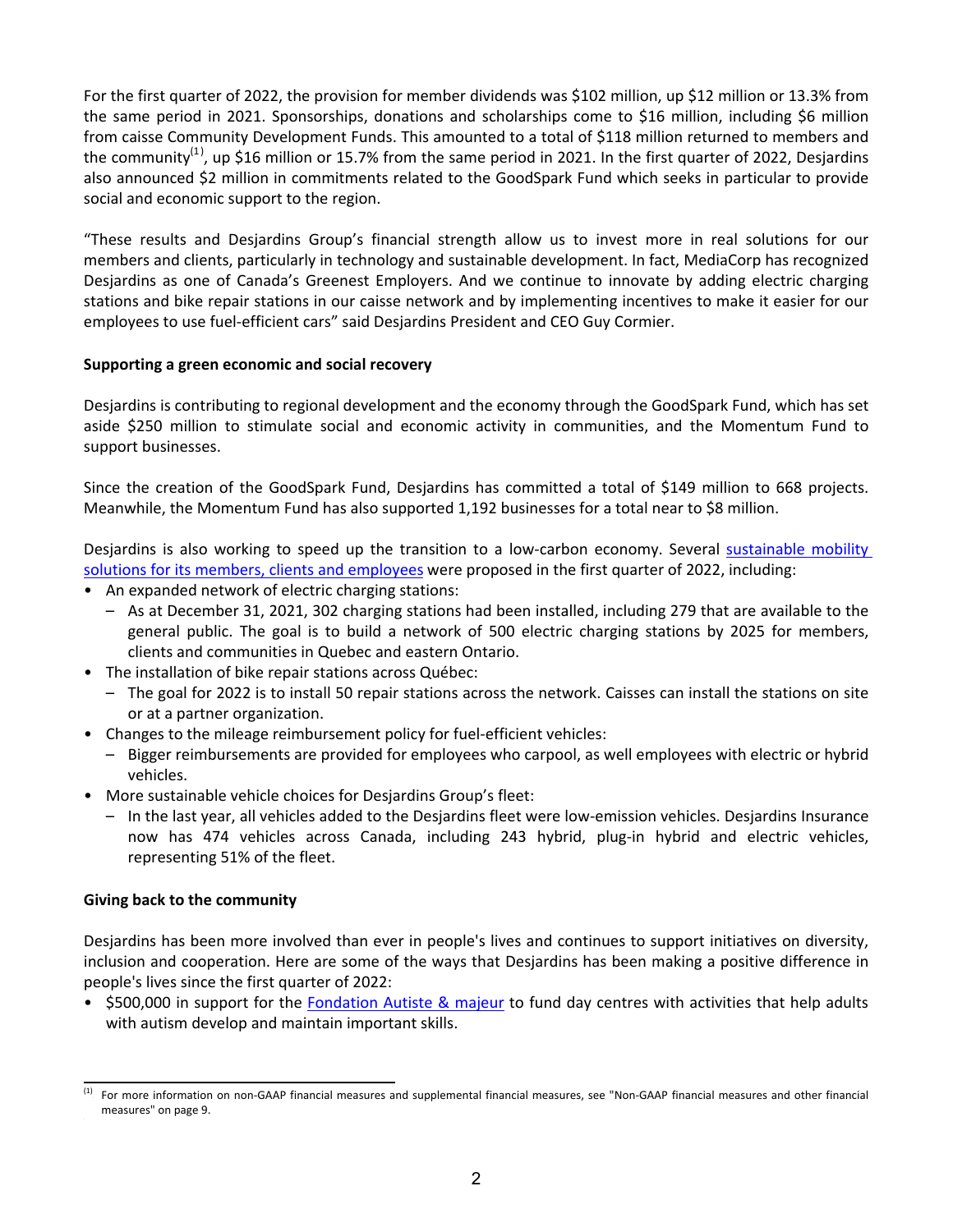- Commitment to donnate 3,000 laptops to non-profit organizations in Ontario and Québec in 2022. The CFS+ program will refurbish and redistribute them to schools, low-income families, etc.
- Desjardins Insurance and its agent network has donated over \$500,000 to food banks across Canada during the pandemic, as they are they are facing increased demand.
- Desjardins is here to help refugees and all our members and clients affected by the war in Ukraine, including through a  $$100,000$  donation to the Canadian Red Cross.

# **Innovating**

Desjardins is constantly innovating to meet the needs of its members and clients. Here are just a few examples from the first quarter of 2022:

- \$845,000 financial contribution to Canada's Digital Identity Laboratory to build a strong digital economy.
- Partnership with DMZ, a leading start-up incubator headquartered in Toronto, to develop the Launchpad for Entrepreneurs program, powered by Desjardins, to shorten the learning curve for tech entrepreneurs while lowering barriers to entry.
- Keeping Canadians safe by investing more than \$3 million in partnerships to reduce road accidents and help local communities adopt best practices for road safety, especially with the Ajusto program, which assesses behaviour and driving habits.

# **Financial highlights**

Comparison of first quarter 2022 with first quarter 2021:

- Surplus earnings before member dividends of \$519 million, down \$279 million or 35.0%.
- Operating income<sup>(1)</sup> of \$5,050 million, up \$267 million or 5.6%.
	- Net premiums of \$2,650 million, up \$65 million or 2.5%, , mainly to business growth.
	- $-$  Net interest income of \$1,506 million, up \$103 million or 7.3% due, in particular, to growth in average residential mortgages outstanding and loans to medium-sized businesses and large corporations.
	- $-$  Other operating income<sup>(1)</sup> of \$894 million, up \$99 million or 12.5%, due to an increase in business volumes from payment activities at Desjardins Card Services and to increased income from growth in assets under management.
- Higher current year loss experience in automobile and property insurance.
- Non-interest expenses of \$2,528 million, up \$363 million, primarily from accelerated investments in Desjardins-wide strategic projects, especially those aimed at creating innovative technological platforms, protecting privacy, ensuring security and improving business processes.
- \$118 million returned to members and the community<sup>(1)</sup>, up \$16 million or 15.7%.

# Other highlights:

- Tier 1A capital ratio<sup>(2)</sup> of 20.6%, compared to 21.1% as at December 31, 2021.
- Total capital ratio<sup>(2)</sup> of 21.5%, compared to 22.1% as at December 31, 2021.
- Total assets stood at \$397.1 billion at March 31, 2022, comparable to the amount as at December 31, 2021.
- Issuance of 750 million euros under its legislative covered bond program on February 8, 2022.

<sup>(1)</sup> For more information on non-GAAP financial measures and supplemental financial measures, see "Non-GAAP financial measures and other financial measures" on page 9.

<sup>(2)</sup> In accordance with the guideline on *Capital Adequacy Guideline* - *Financial services cooperatives* issued by the AMF and taking into account the applicable relief measures introduced by the AMF in response to the COVID-19 pandemic.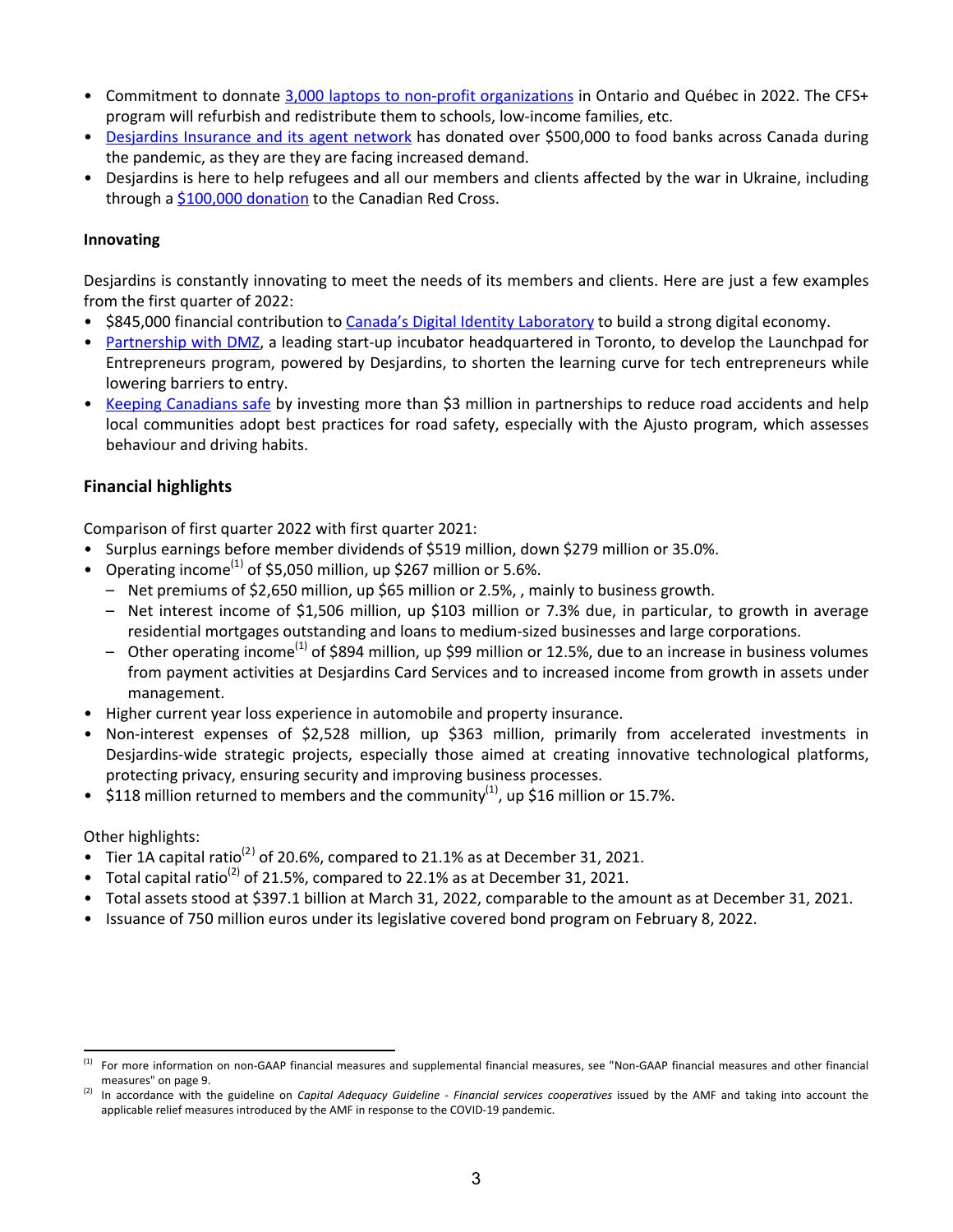#### **FINANCIAL HIGHLIGHTS**

|                                                                              |    |                           | As at and for the |                      |    |                         |  |  |
|------------------------------------------------------------------------------|----|---------------------------|-------------------|----------------------|----|-------------------------|--|--|
| (in millions of dollars and as a percentage)                                 |    | three-month periods ended |                   |                      |    |                         |  |  |
|                                                                              |    |                           |                   | As at                |    |                         |  |  |
|                                                                              |    | As at<br>March 31, 2022   |                   | December 31,<br>2021 |    | As at<br>March 31, 2021 |  |  |
|                                                                              |    |                           |                   |                      |    |                         |  |  |
| <b>Results</b>                                                               |    |                           |                   |                      |    |                         |  |  |
| Operating income <sup>(1)</sup>                                              | \$ | 5,050                     | \$                | 5,503                | \$ | 4,783                   |  |  |
| Provision for credit losses                                                  |    | 6                         |                   | 16                   |    | 4                       |  |  |
| Non-interest expense                                                         |    | 2,528                     |                   | 2,736                |    | 2,165                   |  |  |
| Surplus earnings before member dividends <sup>(2)</sup>                      |    | 519                       |                   | 393                  |    | 798                     |  |  |
| Contribution to combined surplus earnings by business segment <sup>(3)</sup> |    |                           |                   |                      |    |                         |  |  |
| <b>Personal and Business Services</b>                                        | \$ | 315                       | \$                | 247                  | \$ | 414                     |  |  |
| Wealth Management and Life and Health Insurance                              |    | 137                       |                   | (6)                  |    | 125                     |  |  |
| Property and Casualty Insurance                                              |    | 147                       |                   | 330                  |    | 248                     |  |  |
| Other                                                                        |    | (80)                      |                   | (178)                |    | 11                      |  |  |
|                                                                              | \$ | 519                       | \$                | 393                  | \$ | 798                     |  |  |
| Returned to members and the community <sup>(1)</sup>                         |    |                           |                   |                      |    |                         |  |  |
| Member dividends                                                             |    | 102                       |                   | 117                  |    | 90                      |  |  |
| Sponsorships, donations and scholarships <sup>(4)</sup>                      |    | 16                        |                   | 58                   |    | 12                      |  |  |
|                                                                              | \$ | 118                       | \$                | 175                  | \$ | 102                     |  |  |
| <b>Indicators</b>                                                            |    |                           |                   |                      |    |                         |  |  |
| Net interest margin(1)                                                       |    | 2.09%                     |                   | 2.00 %               |    | 2.10 %                  |  |  |
| Return on equity <sup>(1)</sup>                                              |    | 6.2                       |                   | 4.3                  |    | 10.3                    |  |  |
| Productivity index <sup>(1)</sup>                                            |    | 78.5                      |                   | 85.9                 |    | 66.8                    |  |  |
| Credit loss provisioning rate <sup>(1)</sup>                                 |    | 0.01                      |                   | 0.03                 |    | 0.01                    |  |  |
| Gross credit-impaired loans/gross loans and acceptances <sup>(1)</sup>       |    | 0.46                      |                   | 0.47                 |    | 0.57                    |  |  |
| Liquidity coverage ratio <sup>(5)</sup>                                      |    | 134                       |                   | 140                  |    | 155                     |  |  |
| Net stable funding ratio <sup>(5)</sup>                                      |    | 129                       |                   | 129                  |    | 134                     |  |  |
| On-balance sheet and off-balance sheet                                       |    |                           |                   |                      |    |                         |  |  |
| Assets                                                                       | \$ | 397,136                   |                   | \$397,085            |    | \$376,981               |  |  |
| Net loans and acceptances                                                    |    | 233,614                   |                   | 230,779              |    | 215,005                 |  |  |
| Deposits                                                                     |    | 242,692                   |                   | 238,355              |    | 230,919                 |  |  |
| Equity                                                                       |    | 33,184                    |                   | 33,526               |    | 31,644                  |  |  |
| Assets under administration <sup>(1)</sup>                                   |    | 466,512                   |                   | 482,911              |    | 464,678                 |  |  |
| Assets under management <sup>(1)</sup>                                       |    | 85,511                    |                   | 91,258               |    | 77,169                  |  |  |
| Capital ratio and leverage ratio <sup>(6)</sup>                              |    |                           |                   |                      |    |                         |  |  |
| Tier 1A capital ratio                                                        |    | 20.6 %                    |                   | 21.1 %               |    | 22.1 %                  |  |  |
| Tier 1 capital ratio                                                         |    | 20.6                      |                   | 21.1                 |    | 22.1                    |  |  |
| Total capital ratio                                                          |    | 21.5                      |                   | 22.1                 |    | 22.6                    |  |  |
| Leverage ratio                                                               |    | 7.9                       |                   | 8.5                  |    | 8.7                     |  |  |
| Risk-weighted assets                                                         | Ś. | 135,747                   |                   | \$134,518            |    | Ś.<br>124,404           |  |  |
| <b>Other information</b>                                                     |    |                           |                   |                      |    |                         |  |  |
| Number of employees                                                          |    | 55,740                    |                   | 53,783               |    | 50,172                  |  |  |

(1) For more information on non-GAAP financial measures, and ratios and supplemental financial measures, see "Non-GAAP financial measures and other financial measures" on page 9.

(2) The breakdown by line item is presented in the Statement of Income in the Interim Combined Financial Statements.

(3) The breakdown by line item is presented in Note 10, "Segmented information", to the Interim Combined Financial Statements.

(4) Including \$6 million from the caisse Community Development Funds (\$18 million for the fourth quarter of 2021 and \$5 million for the first quarter of 2021).

(5) In accordance with the *Liquidity Adequacy Guideline* issued by the Autorité des marchés financiers (AMF).

(6) In accordance with the guideline *Capital Adequacy Guideline - Financial services cooperatives* (in French only) issued by the AMF and taking into account the applicable relief measures introduced by the AMF in response to the COVID-19 pandemic.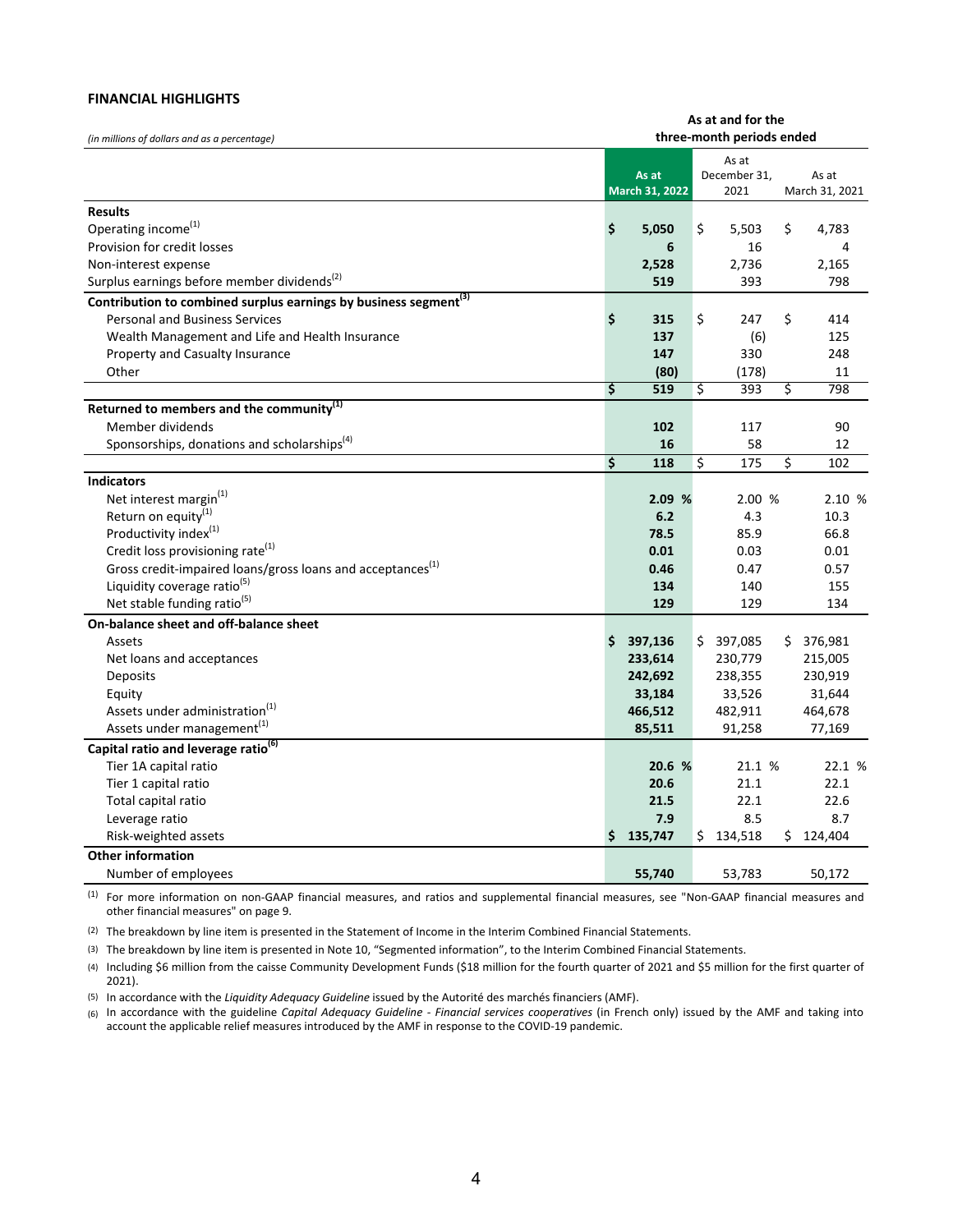#### **Assets of \$397.1 billion as at March 31, 2022**

As at March 31, 2022, Desjardins Group's total assets stood at \$397.1 billion, which was comparable to December 31, 2021. 

Desjardins Group's cash and deposits with financial institutions were down \$2.6 billion, or 15.9%, and securities, including securities borrowed or purchased under reverse repurchase agreements, decreased by \$1.5 billion, or 1.4%.

Desjardins Group's outstanding loan portfolio, including acceptances, net of the provision for credit losses, increased by \$2.8 billion, or 1.2%. This growth was due to residential mortgages loans and business and government loans.

#### **Very strong capital base**

Desjardins Group maintains very good capitalization levels in accordance with Basel III rules. As at March 31, 2022, its Tier 1A and total capital ratios stood at 20.6% and 21.5%, respectively, compared to 21.1% and 22.1%, respectively, as at December 31, 2021.

#### **Analysis of business segment results**

#### **PERSONAL AND BUSINESS SERVICES SEGMENT**

#### Results for the first quarter

For the first quarter of 2022, surplus earnings before member dividends were \$315 million, down \$99 million from the same period in 2021. This decrease was due to an increase in non-interest expense, mostly because of greater investment in Desjardins-wide strategic projects, especially in relation to the digital shift and security. This reduction was partially offset by an increase in net interest income and other operating income<sup>(1)</sup>.

# WEALTH MANAGEMENT AND LIFE AND HEALTH INSURANCE SEGMENT

#### Results for the first quarter

For the first quarter of 2022, the segment posted \$137 million in net surplus earnings, up \$12 million from the same period of 2021. This increase was mainly due to a generally more favorable experience than in the first quarter of 2021, particularly in group insurance, as well as higher gains on the disposal of securities than in 2021. This increase was offset by the markets' unfavourable impact on guaranteed investment funds, versus their favourable impact in the same quarter of 2021.

<sup>(1)</sup> For more information on non-GAAP financial measures and supplemental financial measures, see "Non-GAAP financial measures and other financial measures" on page 9.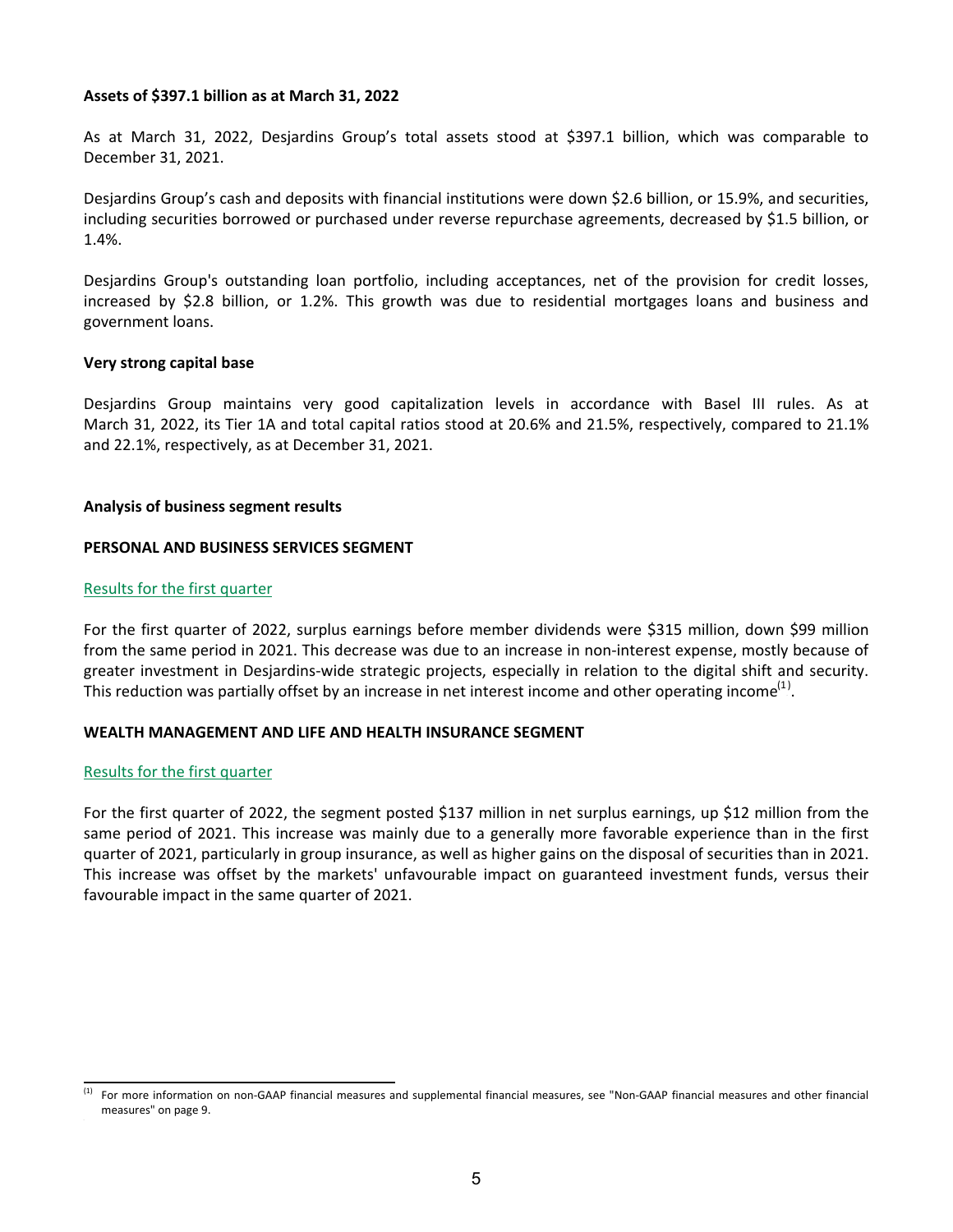#### **PROPERTY AND CASUALTY INSURANCE SEGMENT**

# Results for the first quarter

For the first quarter of 2022, net surplus earnings were \$147 million in net surplus earnings, down \$101 million from the first quarter of 2021. This decrease was primarily due to a higher loss experience in the current year in automobile and property insurance. In addition, the first quarter of 2022 was marked by a major event  $$ flooding in Ontario and Québec – in contrast to the first quarter of 2021, when no major event occurred. This decrease was offset by an increase in investment income<sup>(1)</sup>, excluding the change in the fair value of matchedbonds.

# **OTHER CATEGORY**

#### Results for the first quarter

The net deficit for the first quarter of 2022 was \$80 million, compared to net surplus earnings of \$11 million for the same period in 2021. The deficit was due to treasury activities, market rate fluctuations and changes in hedging positions for matching activities, which had an unfavourable overall impact on investment income<sup>(1)</sup>. The Other category also includes investments in the continued implementation of Desjardins-wide strategic projects, especially those aimed at creating innovative technological platforms, protecting privacy, ensuring security and improving business processes.

More detailed financial information can be found in Desjardins Group's interim Management's Discussion and Analysis (MD&A) for the first quarter of 2022, available on the [Desjardins.com](https://www.desjardins.com/ca/about-us/investor-relations/index.jsp) website or on the SEDAR website at www.sedar.com (under the Fédération des caisses Desjardins du Québec profile).

#### **About Desjardins Group**

Desjardins Group is the largest cooperative financial group in North America and the fifth largest cooperative financial group in the world, with assets of \$397.1 billion. It was named one of the Canada's Top 100 Employers in 2022 by MediaCorp. To meet the diverse needs of its members and clients, Desjardins offers a full range of products and services to individuals and businesses through its extensive distribution network, online platforms and subsidiaries across Canada. Ranked among the world's strongest banks according to *The Banker* magazine, Desjardins has some of the highest capital ratios and credit ratings in the industry.

#### **Caution concerning forward-looking statements**

Desjardins Group's public communications often include oral or written forward-looking statements, as defined by applicable securities legislation, particularly in Québec, Canada and the United States. Certain statements made in this press release may be forward-looking statements that may be incorporated into other filings with Canadian regulators or any other communications.

<sup>(1)</sup> For more information on non-GAAP financial measures and supplemental financial measures, see "Non-GAAP financial measures and other financial measures" on page 9.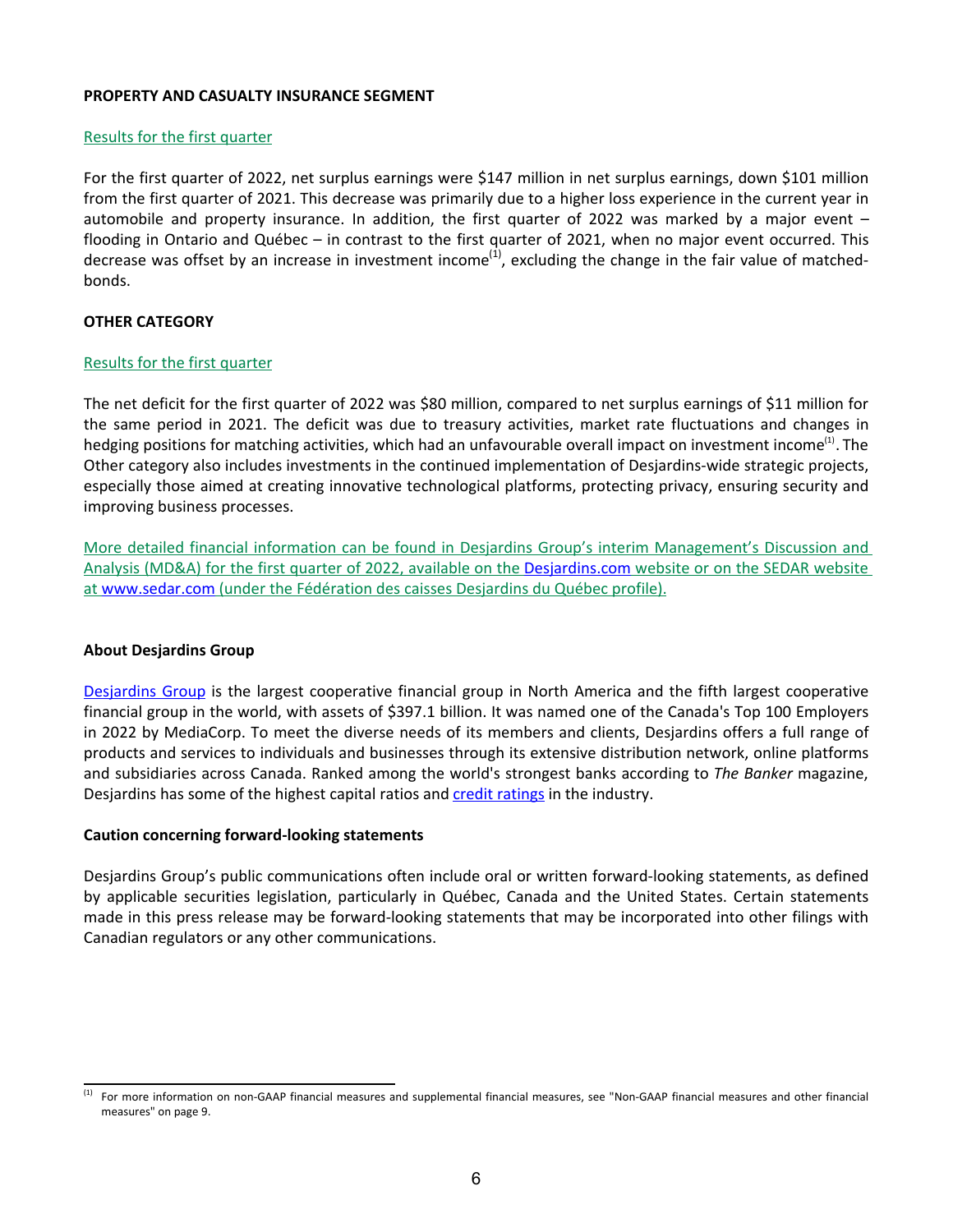The forward-looking statements include, but are not limited to, comments about Desjardins Group's objectives regarding financial performance, priorities, operations, the review of economic conditions and financial markets, the outlook for the Québec, Canadian, US and global economies, and the impact of the COVID-19 pandemic on its operations, its results and its financial position, as well as on economic conditions and financial markets. Such forward-looking statements are typically identified by words or phrases such as "target," "objective," "believe," "expect," "count on," "anticipate," "intend," "estimate," "plan," "forecast," "aim," "propose", "should" and "may," words and expressions of similar import, and future and conditional verbs.

By their very nature, such statements involve assumptions, uncertainties and inherent risks, both general and specific. Desjardins Group cautions readers against placing undue reliance on forward-looking statements because a number of factors, many of which are beyond Desjardins Group's control and the effects of which can be difficult to predict, could influence, individually or collectively, the accuracy of the assumptions, predictions, forecasts or other forward-looking statements in this MD&A. It is also possible that these assumptions, predictions, forecasts or other forward-looking statements as well as Desjardins Group's objectives and priorities may not materialize or may prove to be inaccurate and that actual results differ. Furthermore, the uncertainty created by the COVID-19 pandemic has greatly increased this risk by adding to the difficulty of making assumptions, predictions, forecasts or other forward-looking statements compared to previous periods.

The factors that may affect the accuracy of the forward-looking statements in this press release include those discussed in the "Risk management" section of Desjardins Group's 2021 Annual Report and MD&A for the first quarter of 2022, as well as under "COVID-19 pandemic" in Section 1.3, "Significant events" of Desjardins Group's 2021 annual MD&A and, in particular, credit, market, liquidity, operational, insurance, strategic and reputational risk, the risk related to pension plans, environmental or social risk, and legal and regulatory risk.

They also include factors related to the COVID-19 pandemic; the war in Ukraine; security breaches; government, corporate and household indebtedness; technological advances and regulatory developments; interest rate fluctuations; climate change; and geopolitical uncertainty. Also noteworthy are factors related to general economic and business conditions in regions where Desjardins Group operates; monetary policies; critical accounting estimates and accounting standards applied by Desjardins Group; new products and services to maintain or increase Desjardins Group's market share; geographic concentration; acquisitions and joint arrangements; credit ratings and reliance on third parties. Other factors include interest rate benchmark reform; changes in tax laws; unexpected changes in consumer spending and saving habits; talent recruitment and retention for key positions; the ability to implement Desjardins Group's disaster recovery plan within a reasonable time; the potential impact of international conflicts on operations; public health crises such as pandemics and epidemics, or any other similar disease affecting the local, national or global economy; and Desjardins Group's ability to anticipate and properly manage the risks associated with these factors despite a disciplined risk management environment. Additional information on these factors are available under the "Risk management" section of Desjardins Group's 2021 MD&A and the MD&A for the first quarter of 2022 and under the "COVID-19 pandemic" subsection in section 1.3, "Significant events", of Desjardins Group's annual MD&A for 2021.

It is important to note that the above list of factors that could influence future results is not exhaustive. Other factors could have an adverse effect on Desjardins Group's results. Additional information on these and other factors are available under the "Risk management" section of Desjardins Group's 2021 MD&A and its MD&A for the first quarter of 2022.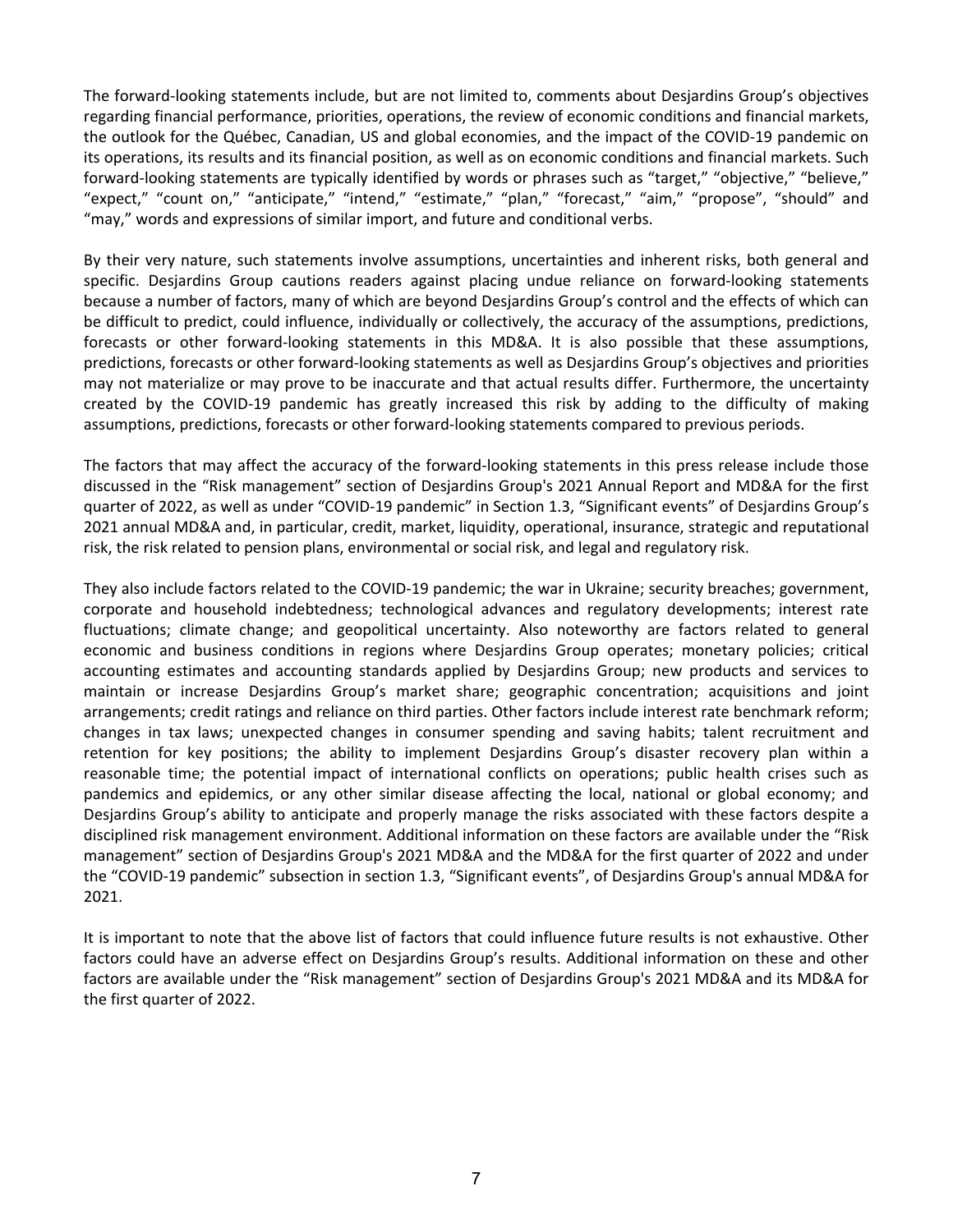Although Desjardins Group believes that the expectations expressed in these forward-looking statements are reasonable and founded on valid bases, it cannot guarantee that these expectations will materialize or prove to be correct. Desjardins Group cautions readers against placing undue reliance on forward-looking statements when making decisions, given that actual results, conditions, actions or future events could differ significantly from the targets, expectations, estimates or intentions advanced in them, explicitly or implicitly. Readers who rely on these forward-looking statements must carefully consider these risk factors and other uncertainties and potential events, including the uncertainty inherent in forward-looking statements.

The significant economic assumptions underlying the forward-looking statements in this document are described in the "Economic environment and outlook" section of the Group's 2021 MD&A and its MD&A for the first quarter of 2022. Readers are cautioned to consider the foregoing factors when reading this section. When relying on forward-looking statements to make decisions about Desjardins Group, they should carefully consider these factors, as well as other uncertainties and contingencies. To develop our economic growth forecasts, in general and for the financial services sector in particular, we mainly use historical economic data provided by recognized and reliable organizations, empirical and theoretical relationships between economic and financial variables, expert judgment and identified upside and downside risks for the domestic and global economies. Given how the COVID-19 pandemic and the war in Ukraine have developed and their impact on the global economy and financial market conditions, as well as on Desjardins Group's business operations, financial results and financial position, there is greater uncertainty associated with our economic assumptions compared with periods prior to the onset of these events, as these assumptions are based on uncertain future developments and it is difficult to predict the extent of the long-term effects of these events.

Any forward-looking statements contained in this report represent the views of management only as at the date hereof, and are presented for the purpose of assisting readers in understanding and interpreting Desjardins Group's financial position as at the dates indicated or its results for the periods then ended, as well as its strategic priorities and objectives as considered as at the date hereof. These forward-looking statements may not be appropriate for other purposes. Desjardins Group does not undertake to update any verbal or written forward-looking statements that may be made from time to time by or on behalf of Desjardins Group, except as required under applicable securities legislation.

# **Basis of presentation of financial information**

The financial information in this document comes primarily from the Annual and Interim Combined Financial Statements. Those statements have been prepared by Desjardins Group's management in accordance with the International Financial Reporting Standards (IFRS) issued by the International Accounting Standards Board (IASB), and the accounting requirements of the Autorité des marchés financiers in Québec, which do not differ from IFRS. IFRS represent Canada's generally accepted accounting principles (GAAP). The Interim Combined Financial Statements of Desjardins Group have been prepared in accordance with International Accounting Standard (IAS) 34, "Interim Financial Reporting". All the accounting policies were applied as described in Note 2, "Significant accounting policies", to the Annual Combined Financial Statements. Unless otherwise indicated, all amounts are presented in Canadian dollars (\$) and are primarily from Desjardins Group's Annual and Interim Combined Financial Statements.